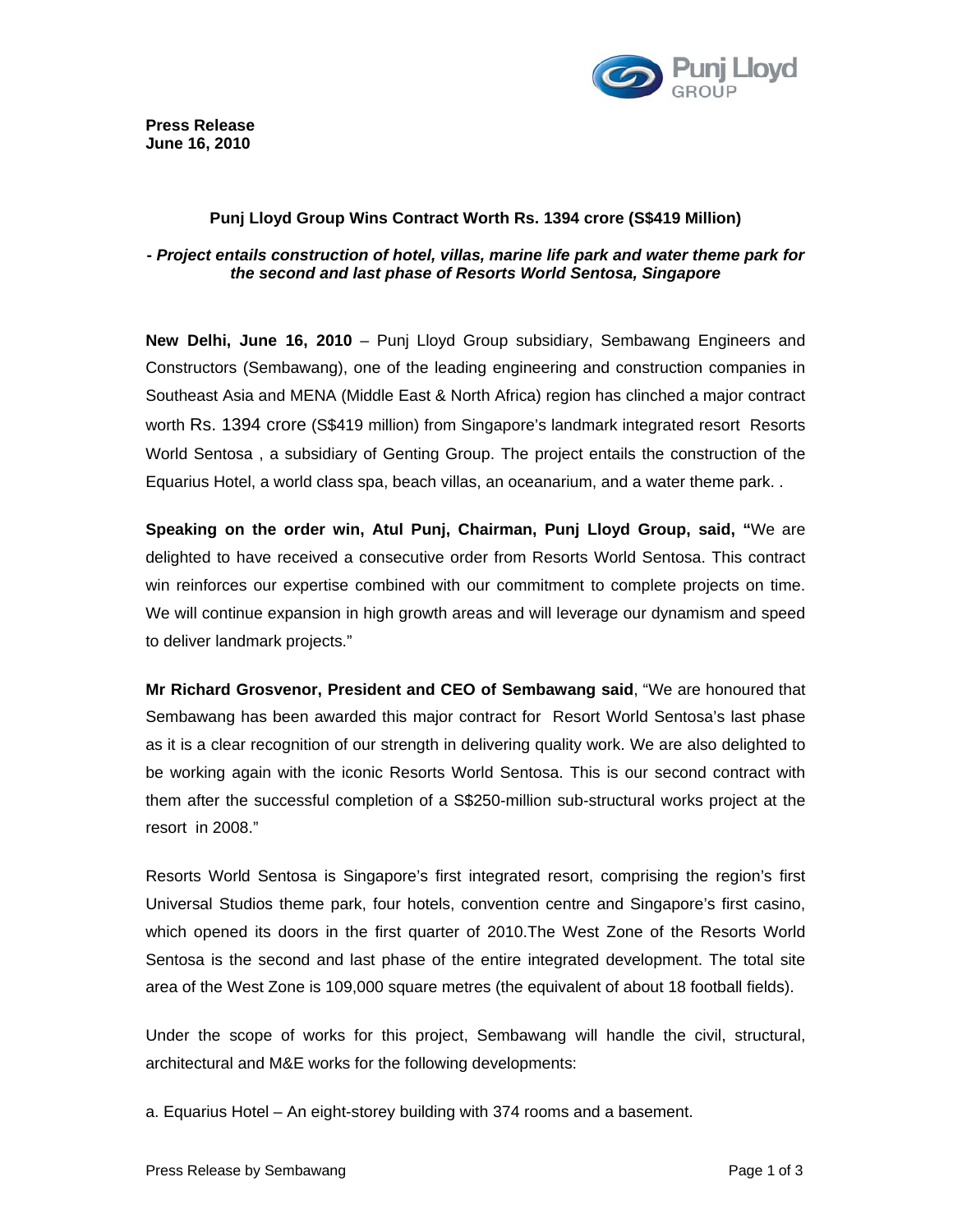

- b. ESPA A world-class spa spread across landscaped grounds, it will have various buildings dedicated to treatment, relaxation and wellness.
- c. Beach Villas A cluster of 42 luxurious villas, adjoining the ESPA, which will be built in three different designs.
- d. Marine Life Park The world's largest oceanarium teeming with marine life and lifestyle activities, the park is spread over 46,000 square metres.

e. Water Theme Park – A 13,000 sq m lifestyle park located near Resorts World Sentosa's Hard Rock Hotel.

With this contract, the order backlog for the Punj Lloyd Group on consolidated basis has gone up to Rs 29,256 crore. This is the total value of unexecuted orders as on March 31, 2010 and new orders received after that day.

# **About Punj Lloyd:**

Punj Lloyd (BSE SCRIP ID: PUNJLLOYD, NSE SYMBOL: PUNJLLOYD) is a globally diversified conglomerate providing engineering, procurement and construction services in Oil & Gas, Petrochemical and Infrastructures sectors, with interests in aviation, defence and marine. Known for its capabilities in delivering mega projects 'ontime,' thereby ensuring repeat customers, the Group possesses a rich experience of successfully delivered projects across the globe, while maintaining the highest standards of health, safety, environment and quality (HSEQ). Further information about the Group is available at www.punjlloydgroup.com

### **About Sembawang Engineers and Constructors:**

Sembawang Engineers & Constructors Pte Ltd (Sembawang) is a leading engineering and construction groups in Southeast Asia. Sembawang has a strong global presence with offices worldwide including in Malaysia, Indonesia, Hong Kong, China, India, Libya, Kazakhstan, United Arab Emirates, Bahrain and Saudi Arabia.

### **About Resorts World Sentosa**

Resorts World Sentosa, one of the world's most extensive and expensive integrated resorts at S\$6.59 billion, was built in a record time of under three years. Resorts World Sentosa has soft opened its four hotels on 20 January 2010, its shopping and dining strip, FestiveWalk on 30 January 2010, Singapore's first casino on 14 February 2010, together with the Resorts World Convention Centre, which includes its Compass Ballroom, 26 function rooms and 1,600-seat Festive Grand theatre and Southeast Asia's first and only Universal Studios Singapore on 18 March 2010. Supporting the attractions are a 3,500-lot carpark facility, restaurants, retail stores, entertainment and public attractions **that** that include Emmy-award